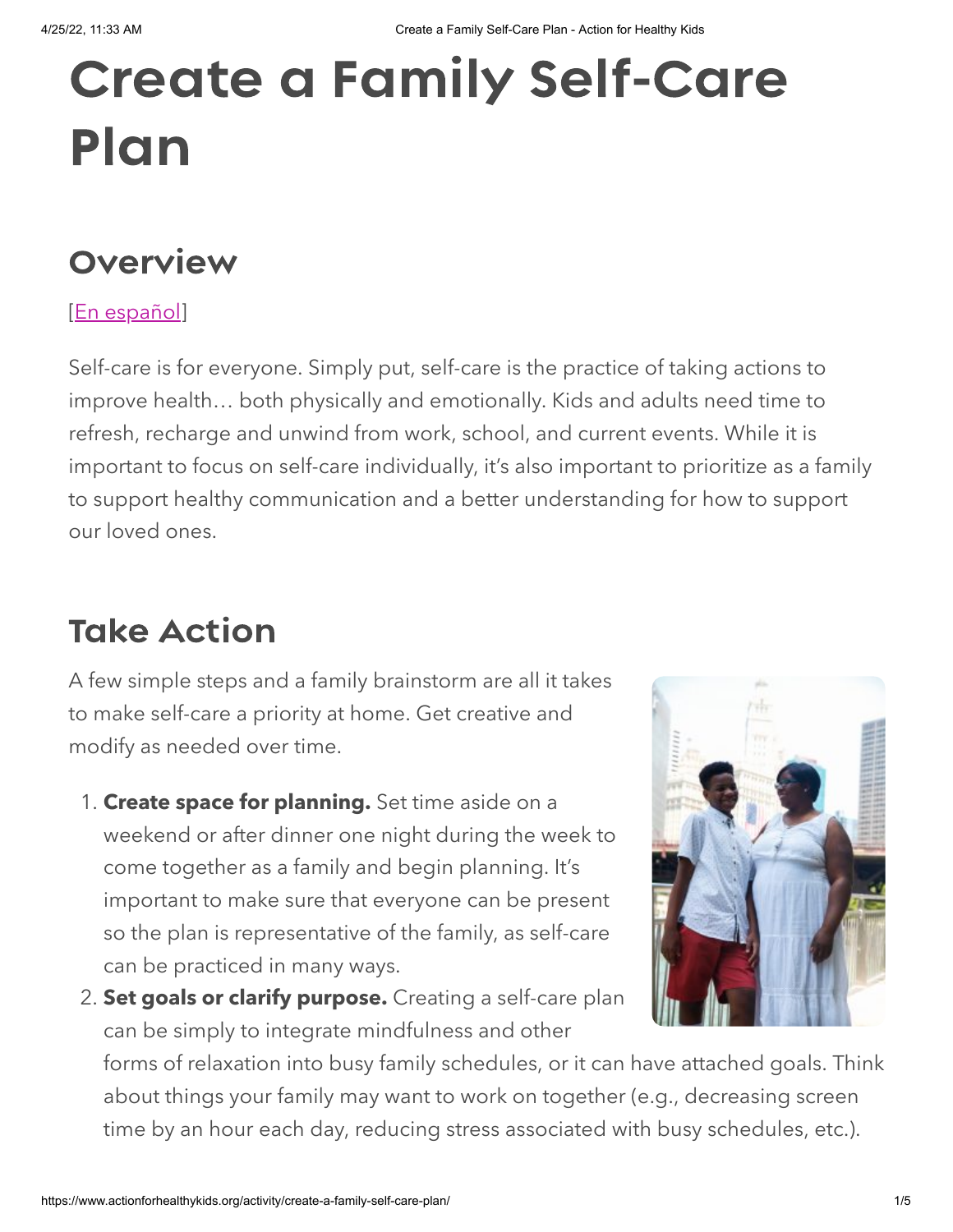Identify top stressors and use as a template to build out a plan that helps you achieve goals to decrease and improve on how you manage them.

- 3. **Brainstorm activities.** Create a nice balance of 5 or 6 activities. Activities included in a self-care plan should be inclusive of activities that support the mind and body.
- **Caring for the body.** Exercise, proper hydration, and good nutrition directly influence our social and emotional health. Find ways to incorporate some activities into your current routine rather than adding to.
	- Create a water tracker to support hydration and encourage healthy swaps to sugary drinks. Idea: Test out new water infusions with fruits and herbs.
	- Nourish your body with healthy foods cook healthy meals together during the week. Idea: Have each family member pick a new recipe and try out new foods together.
	- o Exercise and incorporate physical activity. Idea: Take a family walk or bike ride after dinner or sign up for a virtual exercise class or lesson together.
- **Caring for the mind.** Supporting our mental health can look a little different for everyone. Include activities that feel the most natural to you or challenge yourself with something new.
	- o Engage in meaningful connection. Idea: Create regular space to talk together about feelings (e.g. morning coffee chat or after-dinner "walk and talk")
	- o Practice mindfulness to increase self-awareness. Idea: Journal, paint or doodle feelings, thoughts and emotions or practice deep breathing.
	- o Nourish the mind with meaningful activities. Idea: Limit screen time and social media by setting a daily time to put away devices or swap for mind strengthening games.
- **Caring for the heart.** Sharing in the activities we love most is great for building and maintaining strong relationships as it creates space to learn from others while enjoying activities that bring us joy.
	- o Get some fresh air. Idea: Eat dinner outside with a backyard picnic or play outside together.
	- Learn something new together. Idea: Start a family book club or do a family show and tell.
	- o Play together. Idea: Play board games or have a movie night and create space for downtime as a family.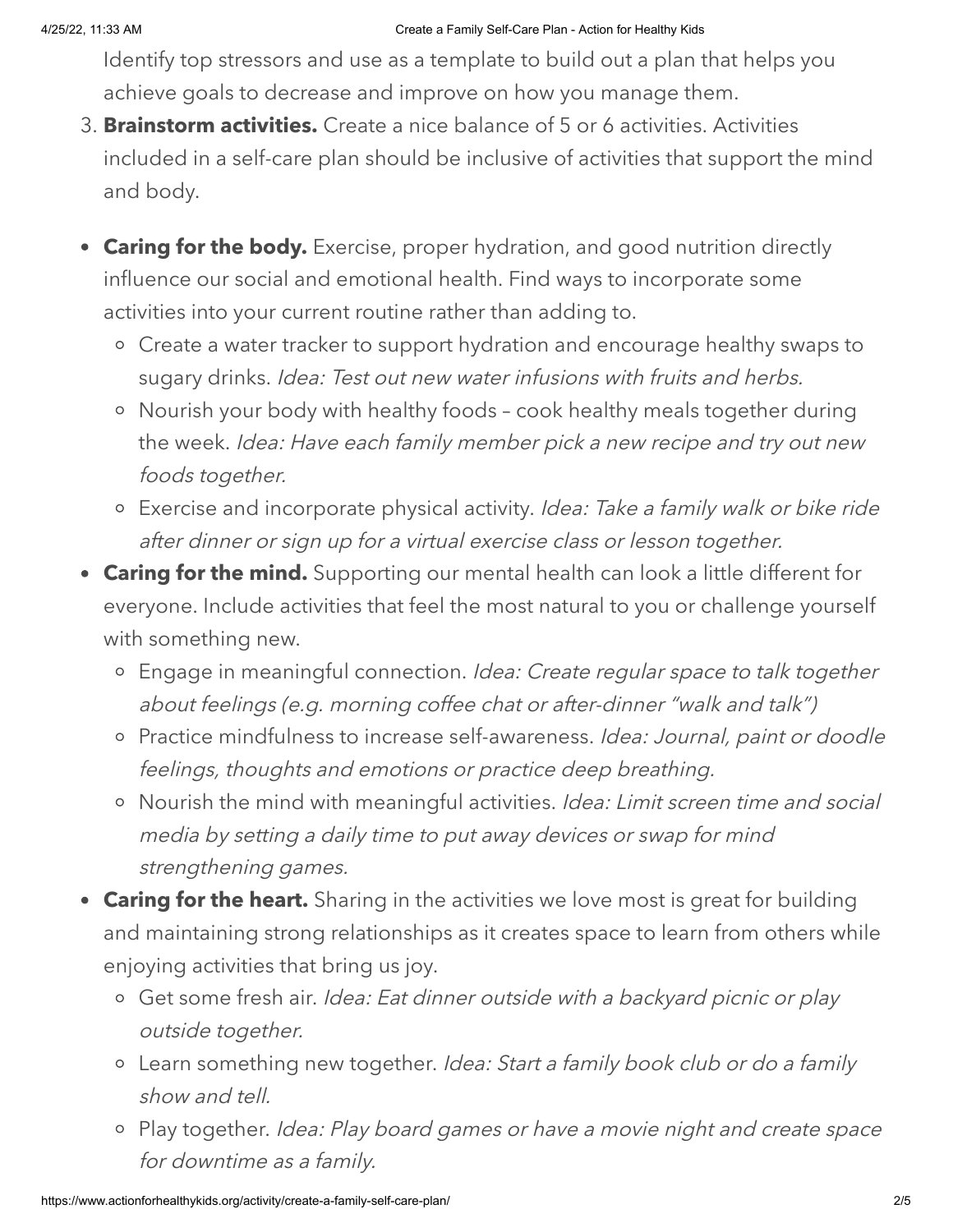- 4. **Determine frequency.** Once you have a list of activities, work together to prioritize the ones that make the most sense for your current schedule and determine a frequency. Example: Maybe your family wants to start taking family walks after dinner and create space for a family check-in. You might keep family walks to twice a week in the beginning and use time already in place (e.g., eating breakfast together on Saturday mornings) to do a family check-in. Start small and increase your frequency as you gain momentum!
- 5. **Keep it where you can see it.** Post your family self-care plan in a place where you and other family members can see it often. This can help serve as a reminder of your commitment and help you to keep it prioritized. Places like the refrigerator or by the front door are great places to hang your self-care plan for everyone to see.

## **Tips**

- Build in flexibility. Self-care plans are not intended to add more stress to your current routine. Instead, their designed to help you discover ways to integrate supportive activities. Some days and weeks are busier than others – acknowledge that and allow flexibility to adjust based on what feels right.
- Keep it simple. Don't create a plan that is unrealistic or a laundry list of activities. Because self-care plans are meant to be modified and adjusted, rotate out activities over time to keep your list short and maintainable.

Structure activities in a way that supports you and your family. This might mean each family member has their own that focuses on different areas and the family version supports others. Self-care is not a one size fits all, but there are many activities that can be done together to nourish the mind and body.